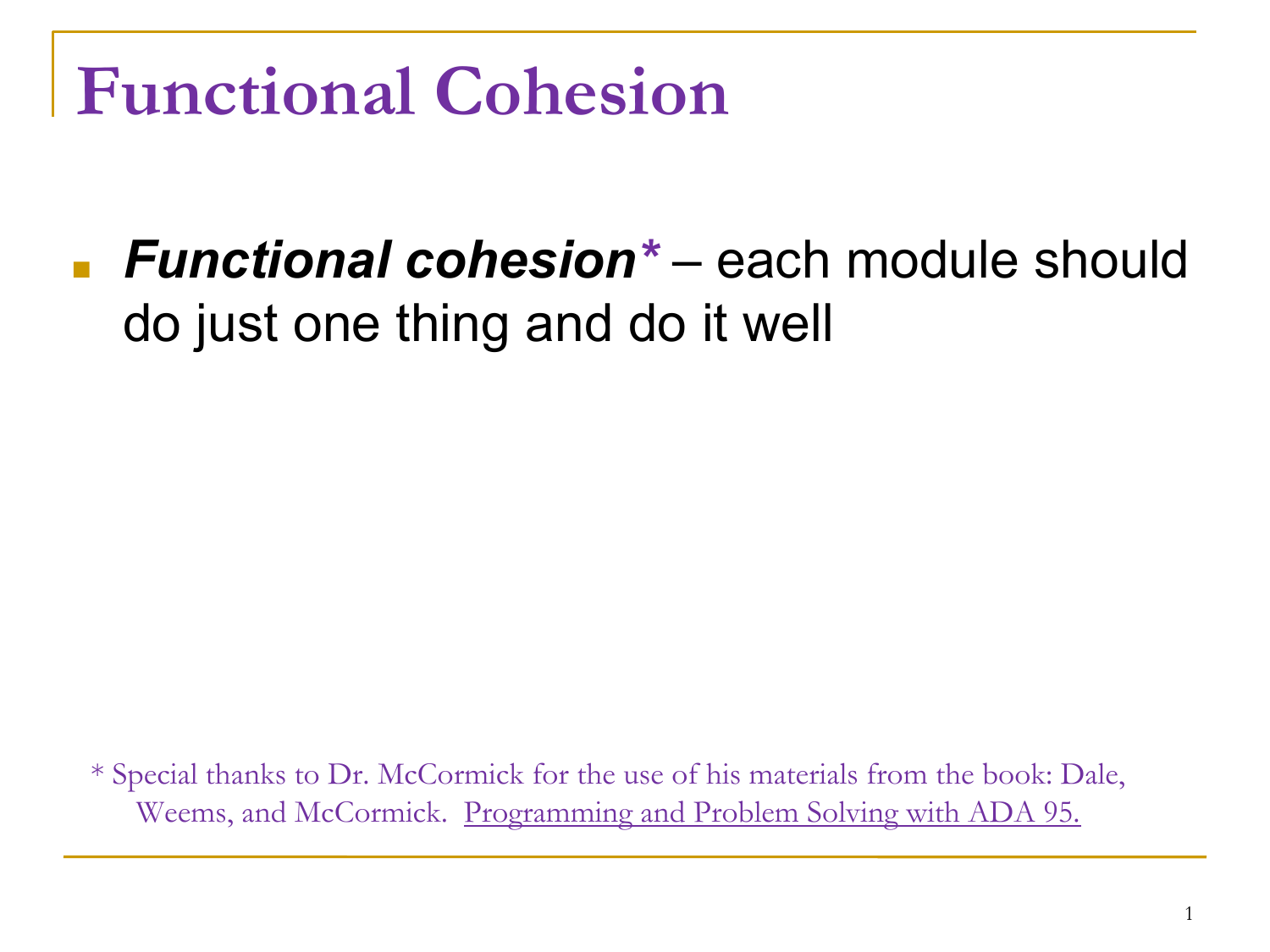## **Which module lack functional cohesion?**

- a) Process credit card transactions
- b) Determine weight and pick color
- c) Print final score
- d) Pick floor covering and large screen television
- e) Determine costs of tuition and entertainment expenses
- $f$  Determine the cost of baking a cake
- g) Ask user preferences
- h) Determine average and letter grade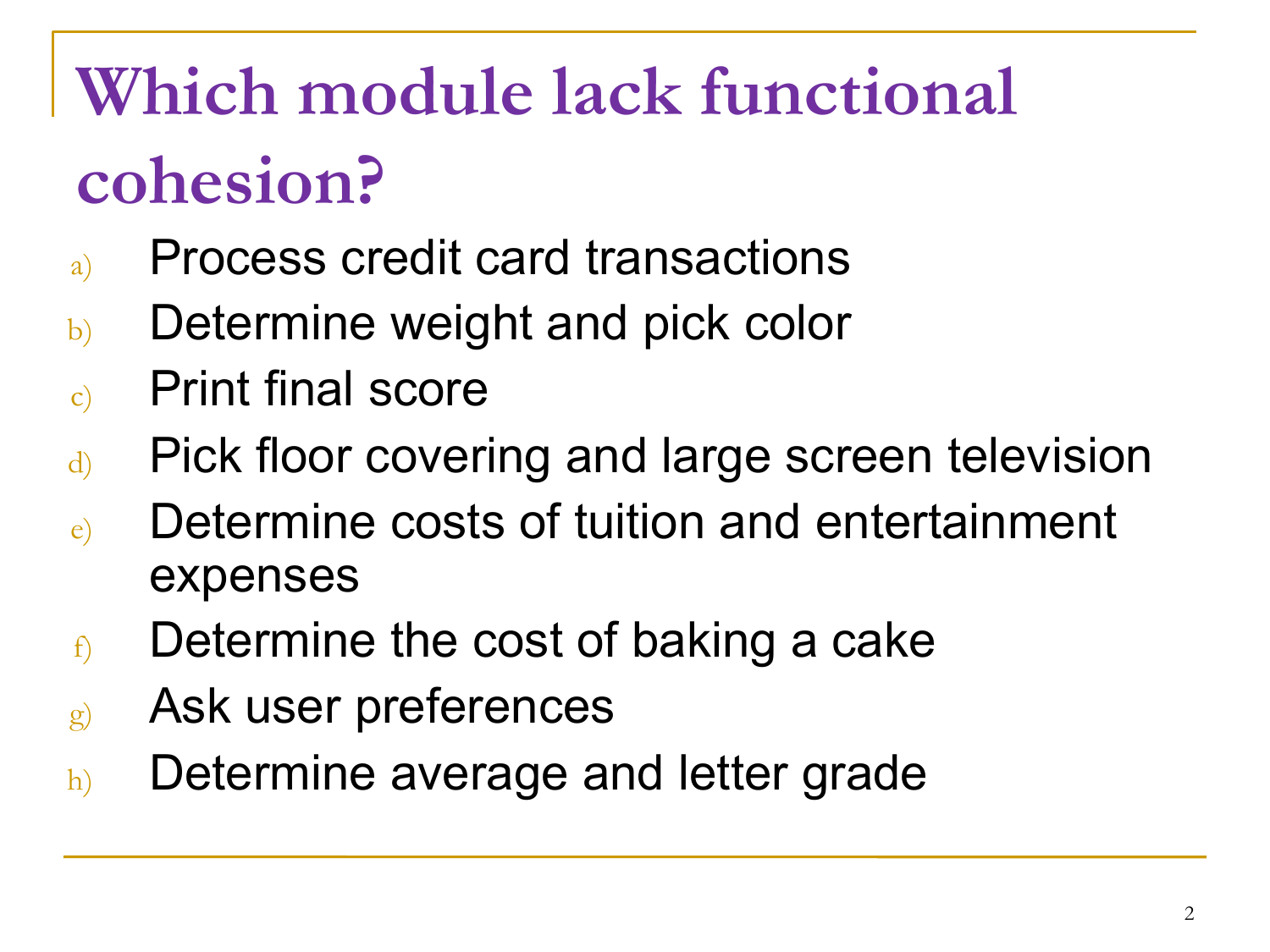#### **How to write cohesive modules**

- 1. Think about how you would solve the subproblem by hand
- 2. Begin writing down the major steps
- 3. If the step is simple enough to implement directly in Python, it is already concrete (do not refine it further)
- 4. If you still need to think about implementing the step as a series of smaller steps, it is still abstract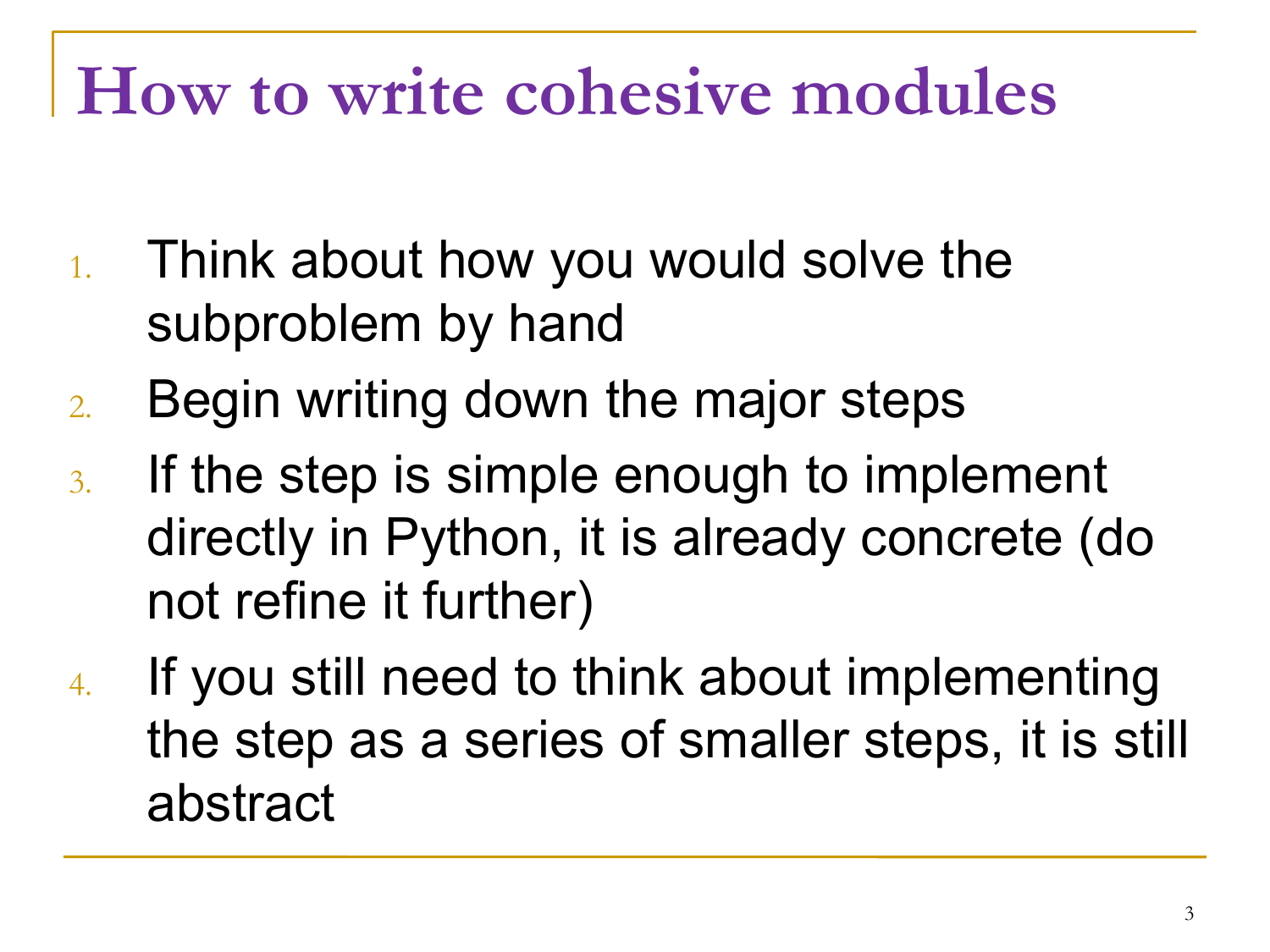# **How to write cohesive modules (cont.)**

- 5. If you are trying to write a series of steps and get overwhelmed by the details, you probably bypassed one or more levels of abstraction
	- ❑ Look for pieces that can be written as more abstract steps to be broken down later